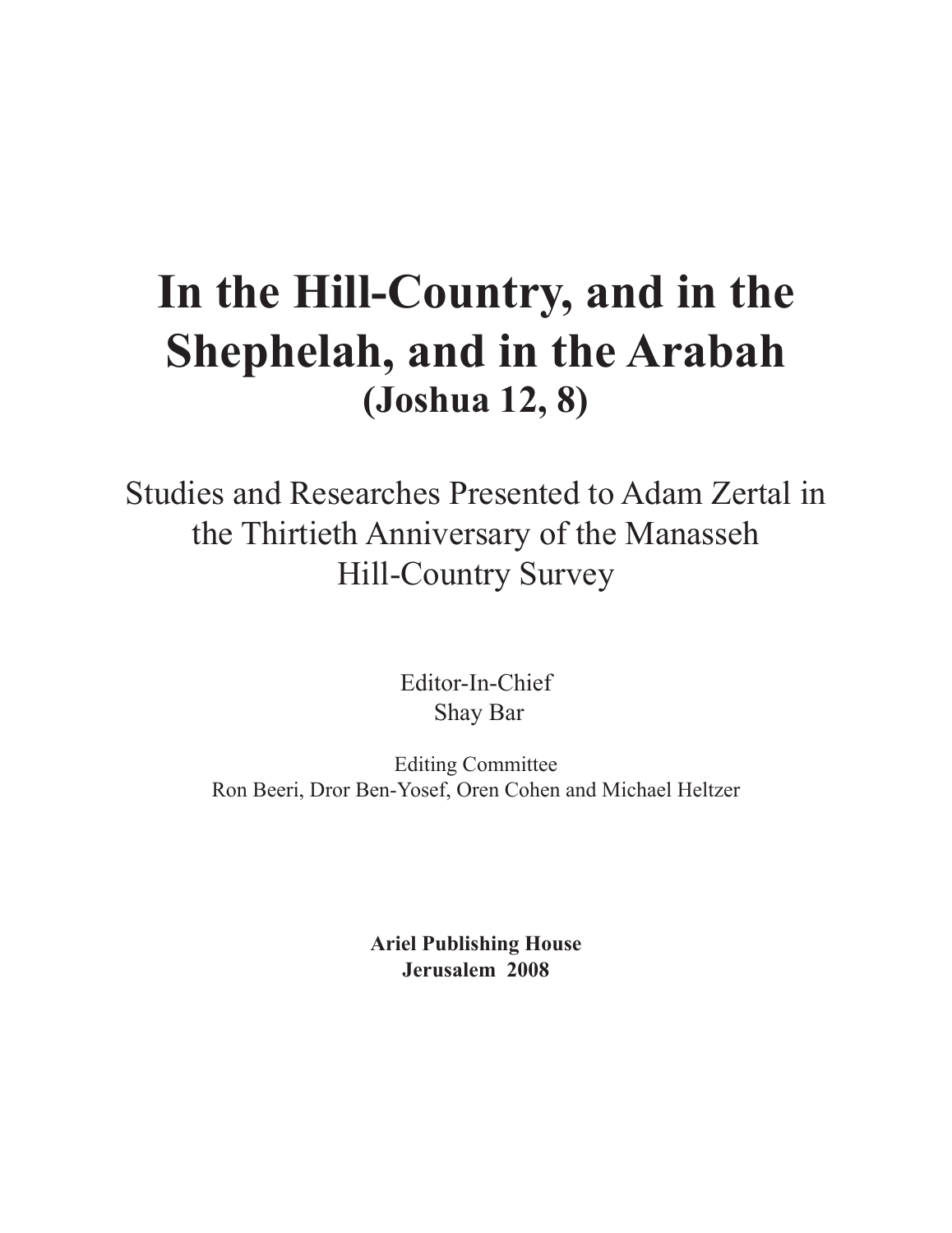## **Table of Contents**

### **Part One – Before History**

| <b>Dani Nadel</b> – Pre-Pottery Neolithic Settlement Patterns in the Jordan Valley |  |
|------------------------------------------------------------------------------------|--|
|                                                                                    |  |

#### **Part Two – Peasants, Kings and Prophets (Biblical Archaeology)**

| Ram Gophna and Itzhak Paz - Horvat Shovav - A Fortified Urban Settlement          |     |
|-----------------------------------------------------------------------------------|-----|
|                                                                                   | 55  |
|                                                                                   |     |
|                                                                                   |     |
| <b>Chaim Ben David</b> – The Mudayna Sites in Moab - Do they Preserve the Name    |     |
| of Biblical Midian?                                                               | 78  |
| Rami Arav – Bethsaida, the Capital of the Forgotten Kingdom of Geshur: A Protrait |     |
| of a Biblical Royal City                                                          | 89  |
| Avraham Faust and Zeev Safrai - Changes in Burial Practices in the Land of Israel |     |
|                                                                                   | 105 |
| <b>Gabriel Barkay</b> – An Archaeological Evidence of the Conquest of Lachish by  |     |
|                                                                                   | 122 |
|                                                                                   |     |
| <b>Ronny Reich – "Sat Upon the Mortar"</b>                                        | 129 |
| David Amit, Rebecca Cohen-Amin and Rudolph Cohen - Remains from the               |     |
|                                                                                   | 133 |
| Eilat Mazar – Changes in Phoenician Burial Customs from the Assyrian to the       |     |
|                                                                                   | 146 |

### **Part Three – Pen and Seal (Bible, External Texts and Small Finds)**

| <b>Yossi Mizrachi</b> – The Topographical Lists as a Source for the Study of the Egyptian |  |
|-------------------------------------------------------------------------------------------|--|
|                                                                                           |  |
| Nili Shupak – "ערל שפתים": An Egyptian Imprint in the Book of Exodus?  169                |  |
|                                                                                           |  |
|                                                                                           |  |
|                                                                                           |  |
| Izabela Jaruzelska – Ahiah the Shilonite and the Legitimacy of Jeroboam's Reign  230      |  |
|                                                                                           |  |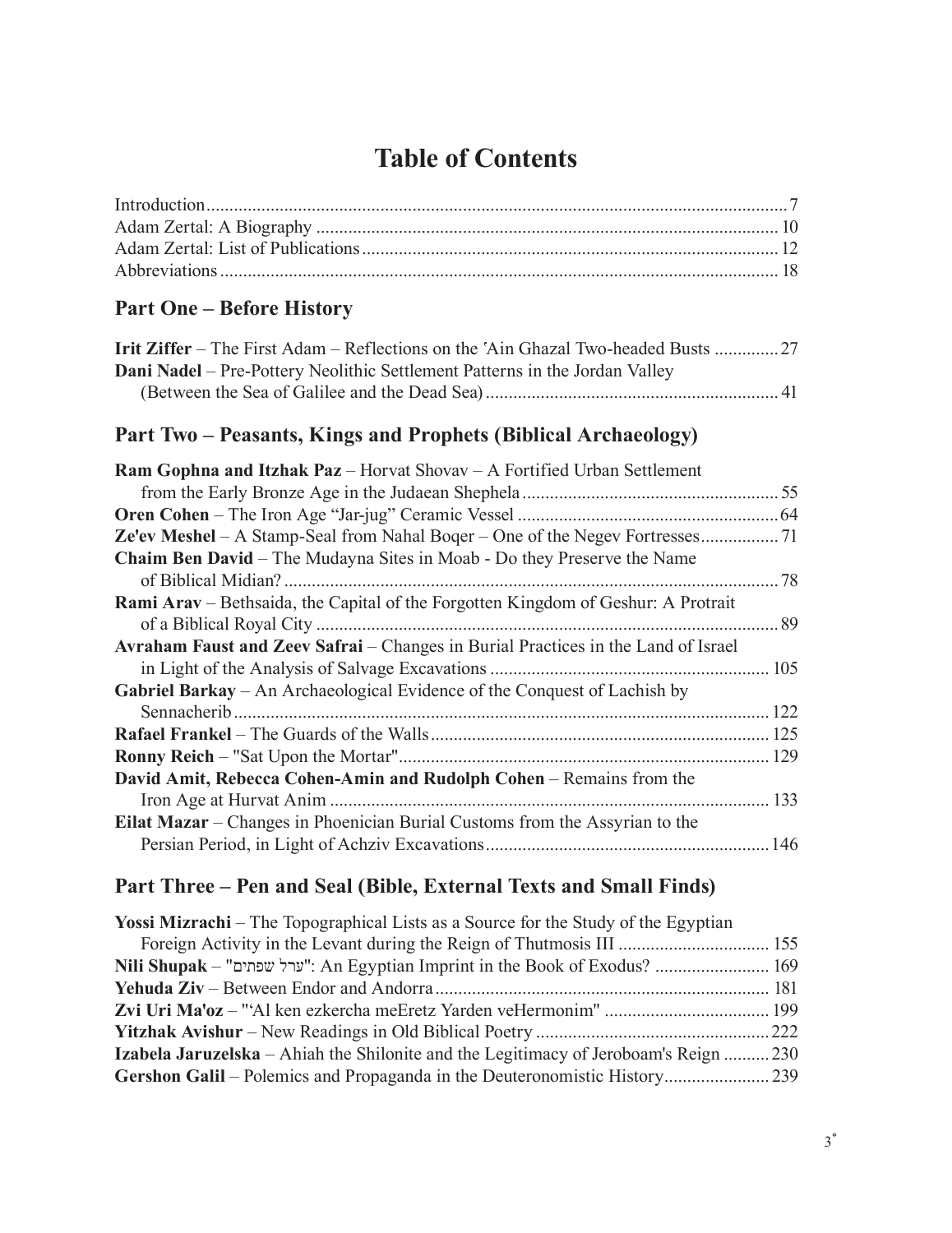| <b>Part Four – Landscape Archaeology</b>                                                                    |     |
|-------------------------------------------------------------------------------------------------------------|-----|
| Yuval Gadot and Yotam Tepper – Man and Environment – Landscape                                              |     |
|                                                                                                             |     |
| Yosef Stepansky - Between Hazor and Kinneret: The Corazim Plateau                                           |     |
|                                                                                                             | 271 |
| Dror Ben-Yosef - Akko Bay: Hinterland of a Phoenician Commercial City                                       |     |
|                                                                                                             |     |
| Part Five – The Menorah and the Cross (Roman and Byzantine Periods)                                         |     |
| Roi Porat and Hanan Eshel - Refuge Caves in the Judaean Desert from the First                               |     |
|                                                                                                             |     |
| Shraga Hashman - Roman Military System in the Jordan Valley, Second-Third                                   |     |
|                                                                                                             |     |
|                                                                                                             |     |
| <b>Part Six – Foreign Languages Articles</b>                                                                |     |
| <b>Haim Winter</b> – Flint Tools Early in History – A Perspective from Tel Nami,                            |     |
|                                                                                                             |     |
|                                                                                                             |     |
| Nili Liphschitz – Reconstruction of the Arboreal Vegetation of the Judaean and                              |     |
| Samarian Mountains during Antiquity as evident from Archaeological Wood                                     |     |
|                                                                                                             |     |
| Hans-Günter Buchholz - Bemerkungen zur ostmediterran-vorderasiatischen                                      |     |
|                                                                                                             |     |
|                                                                                                             |     |
|                                                                                                             |     |
|                                                                                                             |     |
|                                                                                                             |     |
| Eli Yannai, Amir Gorzalczany and Karem Saed - Some Jugs and Juglets from                                    |     |
| the Syrian/Lebanese Coast, Imported to the Land of Israel during the Middle                                 |     |
|                                                                                                             |     |
| Baruch Brandl - From Milos-Phylakopi to Khirbet ed-Dēr: Additional Observations                             |     |
|                                                                                                             |     |
|                                                                                                             |     |
| André Lemaire – Nouveau sceau fiscal Phénicien et la Galilée au IV <sup>e</sup> s.av. J.-C 188 <sup>*</sup> |     |
|                                                                                                             |     |
| Moshe Hartal - The Use of Pottery as a Tool for the Definition of Provincial                                |     |
|                                                                                                             |     |
| Yinon Shivtiel – Cliff Settlements and Refuge Caves in the Galilee 223*                                     |     |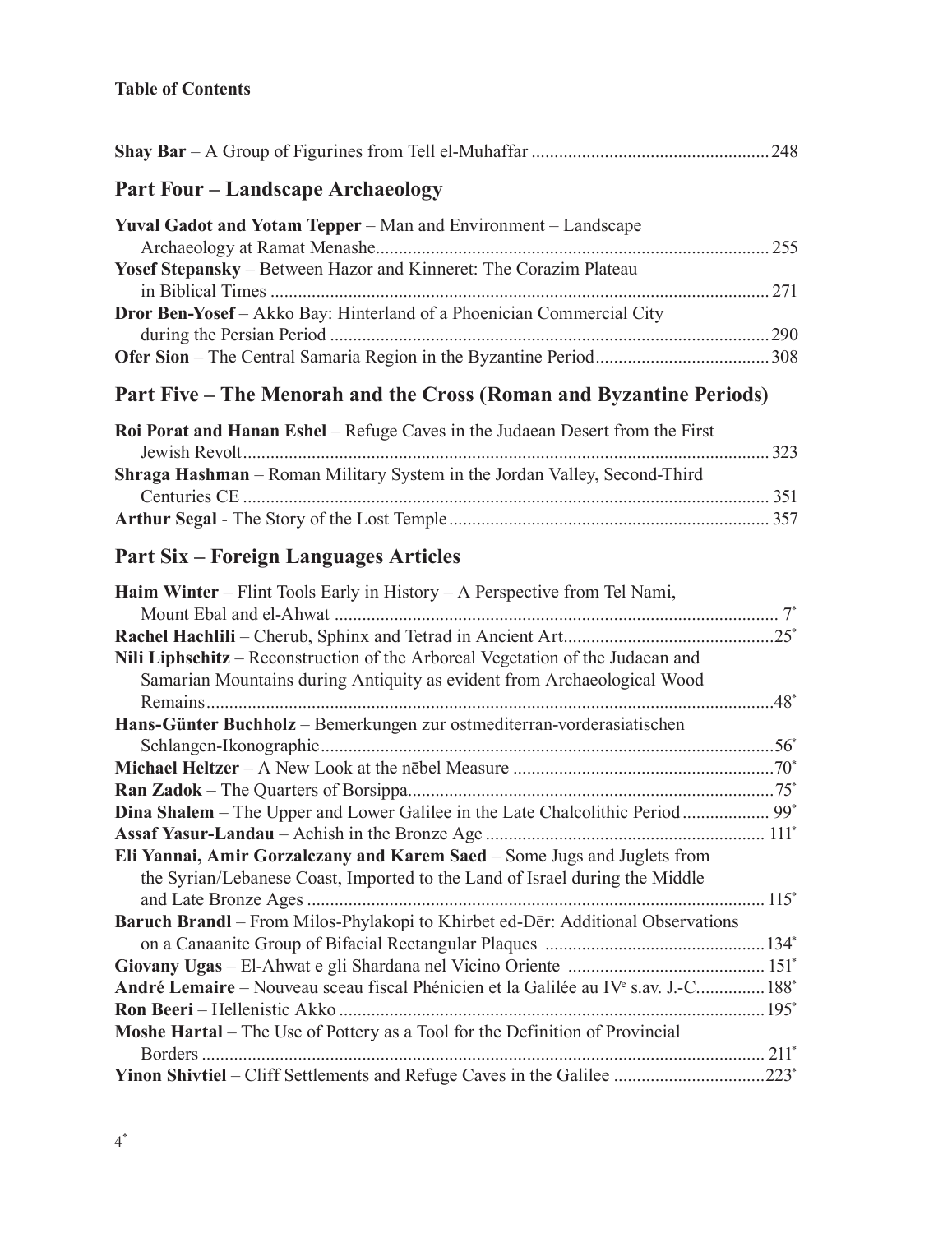| <b>Liora Kolska Horwitz</b> – From Food to Function: Fauna and Bone Tools from |        |
|--------------------------------------------------------------------------------|--------|
|                                                                                |        |
| Kate Raphael – A Thousand Arrowheads from the Crusader Fortress at Vadum       |        |
|                                                                                | $259*$ |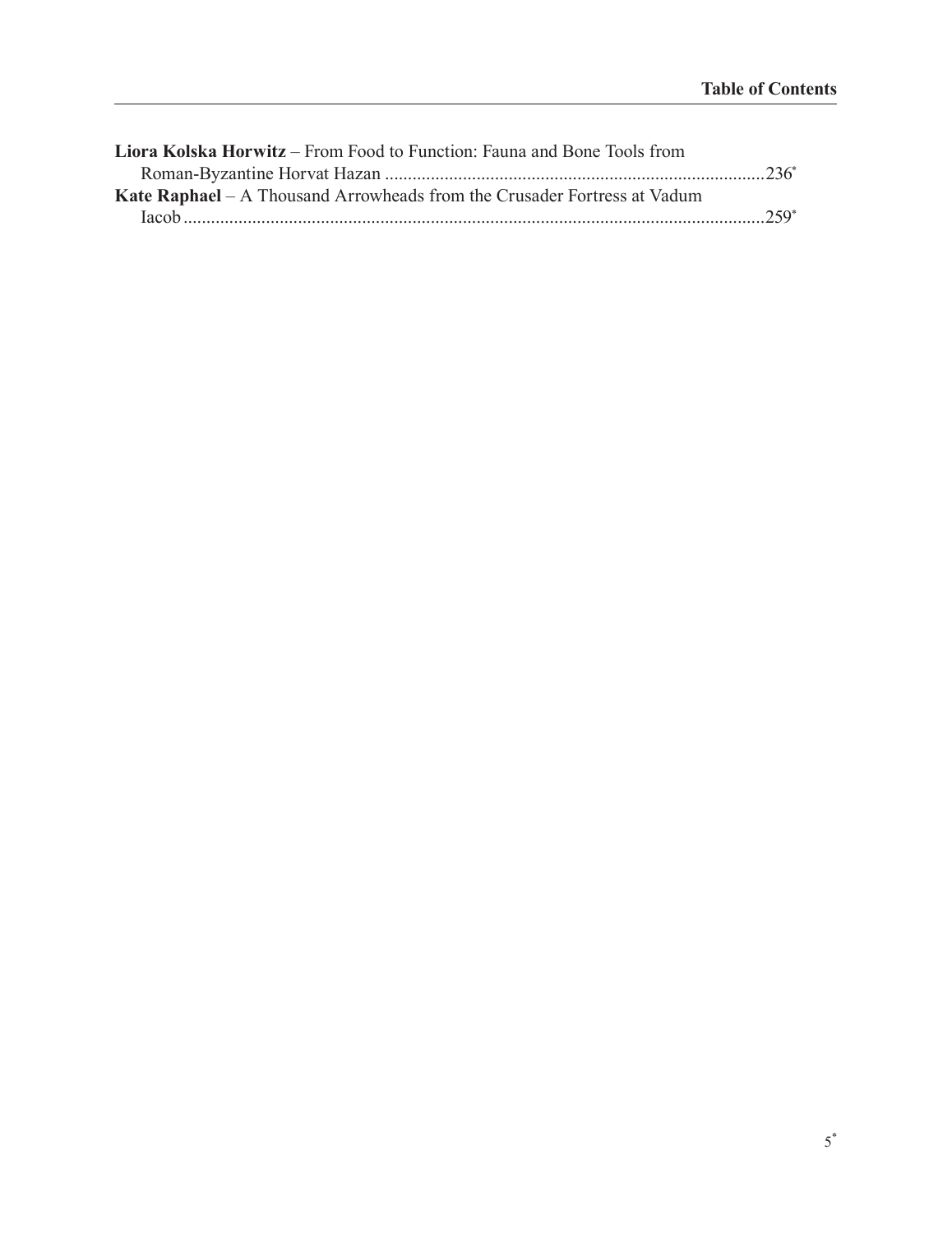## Nouveau sceau fiscal phénicien et la Galilée au IV<sup>e</sup> s.av. **J.-C.**

#### **André Lemaire <sup>1</sup>**

Le sceau que nous voudrions étudier ici est apparu récemment sur le marché des antiquités (Archaeological Center 2004)<sup>2</sup> et est dit avoir été trouvé en Galilée. Nous le présentons ici avec les réserves d'usage surtout parce qu'il pourrait jeter quelque lumière sur la situation politique de la Galilée au IV<sup>e</sup> s. av. J.-C. En effet, la documentation récente nous invite à revoir l'interprétation provisoire que nous avions proposée il y a une dizaine d'années sur le statut politique de la Galilée à la fin de l'époque achéménide (Lemaire 1990, 59-64; 1994, 37-41).

Le sceau (fig. 1) lui-même est un scaraboïde de pierre noire (stéatite ?) mesurant 17 x 13,6 x 7,9 mm. Il est troué dans le sens de la longueur et sa face gravée plate comporte trois lignes d'écriture phénicienne du IVe s. av. J.-C. On lit sur l'empreinte:

- 1.  $\widetilde{S}R$
- 2. YGRP
- $3 \cdot \overline{X}$

La lecture de chacune des lettres semble assurée, de même que l'identification du dernier chiffre de la ligne 3 comme le chiffre 1, même si une écaille accidentelle sur le sceau, en haut et à droite du I sur l'original, pourrait, associée au chiffre I, faire penser à la lettre G.

Ce sceau se rattache clairement à une petite série de sceaux fiscaux phéniciens du royaume de Tyr au IVe s. av. J.-C. dont on connaît déjà cinq exemplaires, tous apparemment de la même forme (scaraboïde troué dans le sens de la longueur), souvent de pierre noire ou grisenoire (stéatite ?3 ), toujours avec une face gravée plate comportant seulement une inscription de trois lignes<sup>4</sup>:

1) Sceau de Sarepta (336/5):

- $1.$  ' $\text{SR}$
- 2. RPT
- $3 \cdot \overline{XII}$
- 1. "Dîme
- 2. Sarepta
- 3. 'A(zzimilk) 12".

2) Sceau d' Akshaph (312/1):

- 1.  $\widetilde{S}R$
- 2.  $\overrightarrow{KSP}$
- $3.$   $*$  XX X III III
- 1. "Dîme
- 2. Akshaph
- 3. 'A(zzimilk) 36".

3) Sceau de Bêt-Zêt (315/4):

- $1.$  'SR
- 2. BT ZT
- $3.$  ' XX X III S

<sup>&</sup>lt;sup>1</sup> École Pratique des Hautes Études, Paris.

<sup>2</sup> Nous remercions Robert Deutsch d'avoir mis à notre disposition une excellente photo de ce sceau et de son empreinte.

<sup>3</sup> Le cinquième sceau avait été un moment présenté comme étant "de marbre noir" mais, vérification faite, il s'agit de stéatite: cf. Bordreuil 1988a, 440.

<sup>4</sup> Pour les quatre premiers, cf. Greenfield 1985; Lemaire 1991a, 140-145.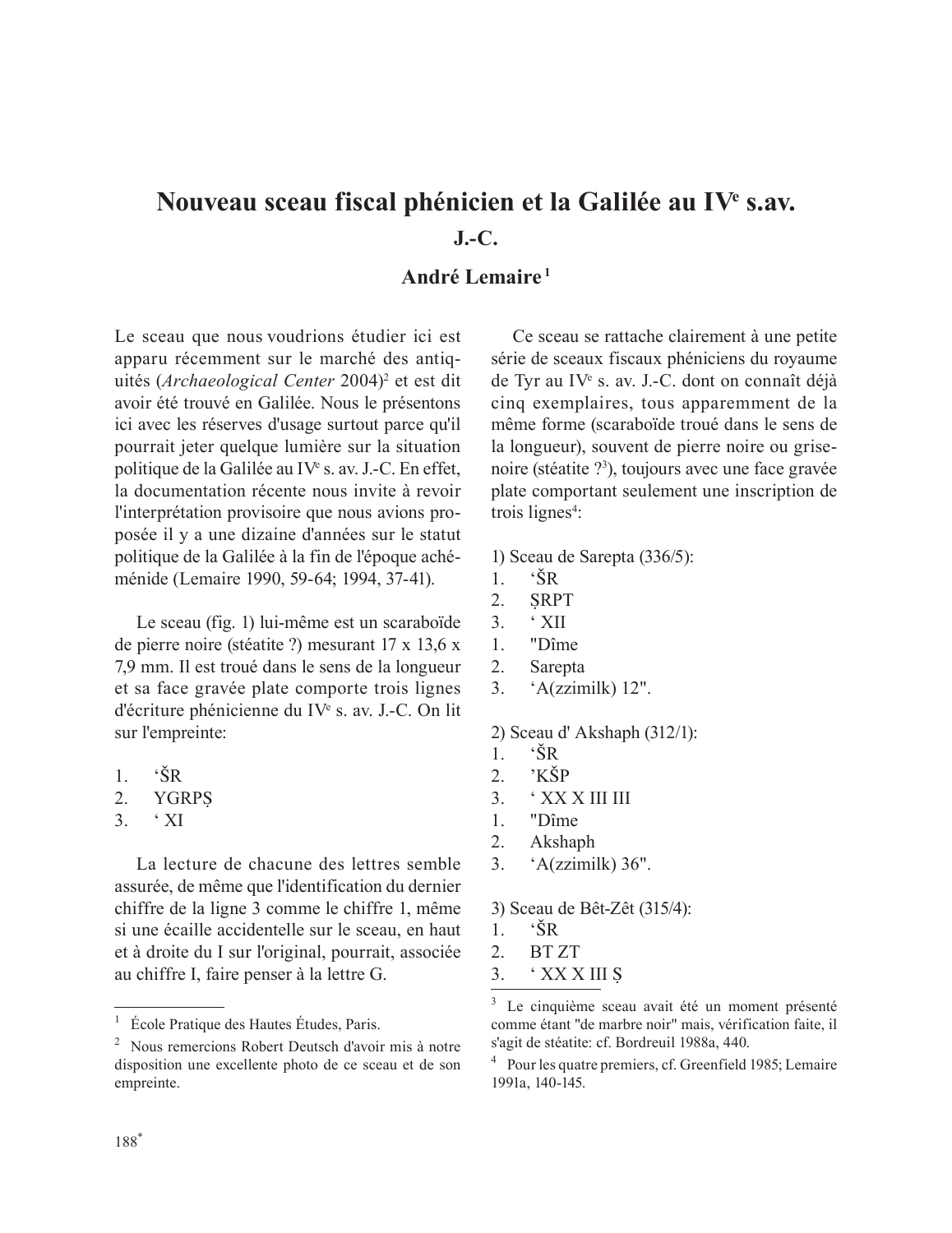

Figure 1. Le sceau et son empreinte.

- 1. "Dîme
- 2. Bêt Zêt
- 3. 'A(zzimilk) 33 T(yr)".

4) Sceau de LBT/Labatt? (vers 350 ?):

- $1$  'SR
- 2. LBT
- 3. B I
- 1. "Dîme
- 2. LBT(/Labatt ?)
- 3. B(?) 1

5) Sceau de Bêt-Beten<sup>5</sup> (329/8):

- $1.$  ' $\text{SR}$
- 2.  $[B]T BTN$
- $3.$   $^{\circ}$  X III III III
- 1. "Dîme
- 2. Bêt Beten
- 3. 'A(zzimilk) 19".

On reconnaît clairement la même formulation aux lignes 1 et 3 de notre sceau où on lit « Dîme » et « 'A(zzimilk) 11 ». D'après les monnaies de Tyr datées de façon similaire, l'an 11 du roi de Tyr 'Azzimilk/Azemilkos correspond à l'année 337/6 selon notre interprétation chronologique (Cf. Lemaire 1976, 24) ou

à l'année 339/8 selon celle de J. Elayi. Ce sceau se situe donc dans le cadre de la dîme prélevée par le roi de Tyr quelques années avant l'arrivée d'Alexandre et une année avant le sceau de Sarepta.

La comparaison avec les cinq autres sceaux de la même série montre que la lecture de la ligne 2 doit être interprétée comme un toponyme. Cependant la lecture matérielle, apparemment sûre, YGRPS, ne semble correspondre à aucun toponyme connu dans la région, qu'il s'agisse des toponymes mentionnés dans les textes égyptiens ou néo-assyriens, de ceux des listes bibliques des villes de la tribu d'Asher ou de la toponymie arabe traditionnelle où on note, cependant, la présence d'un toponyme Yajur (/Yagur en hébreu), sis au pied du mont Carmel (c. 1575-2385)6 , mais qui laisserait inexpliquée la finale PS.

On ne peut, bien sûr, écarter le fait qu'il puisse s'agir d'un toponyme phénicien encore inconnu. Cependant, comme la lecture matérielle reste énigmatique, il est aussi permis de se demander s'il n'y aurait pas eu une faute de gravure, attestée parfois sur certains sceaux7

<sup>5</sup> Cf. Bordreuil 1988b, 302; 1988a, 440 (Louvre AO 29.461).

<sup>6</sup> Cf. déjà Guérin 1969, 401-402.

<sup>&</sup>lt;sup>7</sup> Cf. par exemple, pour la lecture d'une ligne (la  $2^e$ )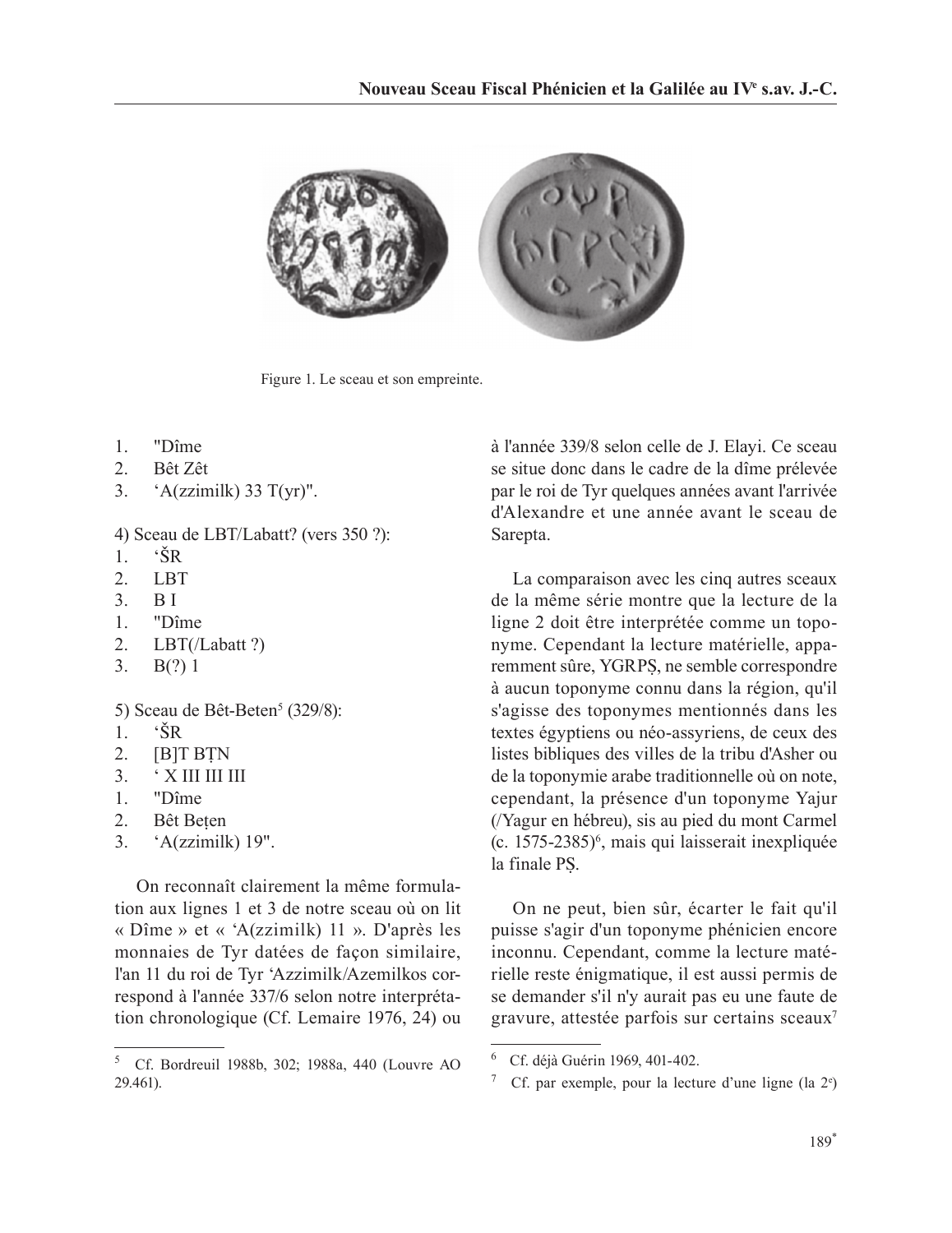et sur certaines légendes monétaires comme le soulignent Y. Meshorer et S. Qedar à propos des monnaies contemporaines de Samarie: "The inscription (either full or abbreviated) is in many cases retrograde. On some coins, individual letters are retrograde while the inscription is in the right direction…" (Meshorer et Qedar 1999, 20). On pourrait donc essayer de lire les lettres de gauche à droite sur l'empreinte et de droite à gauche sur le sceau. On obtient alors la lecture: SPRGY qui reste, de prime abord, quelque peu énigmatique, mais où on peut proposer de reconnaître deux éléments d'un toponyme: SPR et GY.

– SPR évoque deux toponymes de la région: *Bît-upuri* attesté parmi les villes phéniciennes de Sidon dans un texte d'Assarhaddon<sup>8</sup>, peutêtre à situer au sud de Sidon et à identifier avec le toponyme grec *Ornithôn polis*<sup>9</sup> entre Sidon et Sarepta, son identification avec le site archéologique de Tell el-Burak restant incertaine (Cf. Sader 1997). Le nom SPR est aussi attesté pour un autre site de la région: *Sepphôris* en grec<sup>10</sup> et YPWRY(N) dans la littérature rabbinique (Cf. Reeg 1989) où il est très fréquemment attesté puisque c'est dans cette ville que résidait Yehoudah Hanassi, rédacteur final de la Mishnah vers 200, pendant les dernières années de sa vie.

– GY est probablement à rapprocher de l'hébreu biblique GY('), "vallée" (Deut 24,6; Jos 8,11; 2 Rois 2,16).

Dans ces conditions, le toponyme de notre sceau pourrait se comprendre comme "Sippor(i) de la vallée", peut-être pour le distinguer d'autres villes phéniciennes appelées "Sippor(i)".

Pouvons-nous essayer d'identifier ce "Sippori de la vallée" ? Le premier toponyme que nous avons mentionné plus haut semble exclu car il était apparemment très proche de Sidon et probablement rattaché à cette ville. De plus, il s'appelait vraisemblablement BT SPR en phénicien. Le deuxième toponyme semble mieux convenir: d'une part, il n'est pas très éloigné des autres sites de la plaine d'Akko mentionnés sur les sceaux: Akshaph, Labatt?, Bet-Beten. De fait cette dernière ville est vraisemblablement à identifier à Khirbet Ibin / Abun (c. 160-241), "près de Tell el-Harbağ au sud-est d'Acre"<sup>11</sup>, tout près du "Nahal Sippori", l'ancien site de Sippori étant situé quelque 16 km plus à l'est. D'autre part, la référence à une "vallée" se comprendrait très bien. En effet, selon la description de Z. Weiss, "Ancient Sepphoris is clearly identified with the ruined village of Safuriyye, the present-day Moshav Zippori. The site overlooks the Beth-Netofa Valley in the central Lower Galilee, about 5 km (3 mi.) northwest of Nazareth (map reference 176.239)"<sup>12</sup>. Dès lors, le nom de SPR GY pourrait se comprendre comme désignant la ville de Sippori/Sepphoris liée à la vallée de Beth-Netopha, elle-même à identifier avec l'importante vallée biblique de "Gêy-Yiptah-'êl" aux confins de Zabulon et d'Asher (Jos 19,14.27 [Cf. récemment Gal 1985]).

Une telle identification serait d'autant plus plausible que, même si les textes littéraires ne semblent attester l'existence de cette ville que

inversée de gauche à droite: *CWSS* n° 776, 936, 961; pour des lettres isolées inverses: *CWSS* n° 667, 694, 695, 712, 713; pour une inversion de toute l'inscription: Deutsch et Lemaire 2000, n° 100.

<sup>8</sup> *ARAB* II, § 512; Borger 1956, 48: Episode 5: AIII,1.

<sup>9</sup> Strabon, *Géographie,* XVI, 2.24; Pline*, Histoire naturelle*, V, § 76; Pseudo-Scylax, *Périple*, § 104.

<sup>10</sup> Cf. surtout Flavius Josèphe: *Guerre Juive* I, 170.304; II, 56.645-646.

<sup>&</sup>lt;sup>11</sup> Cf. 1967<sup>3</sup>, 264, renvoyant à Jos 19, 25 et à l'Onomasticon d'Eusèbe de Césarée 52,19. Pour une possible identification alternative à Tell el-Bireh el-Gharbi, cf. Lemaire 1991b.

<sup>12</sup> Weiss 1993, 1324.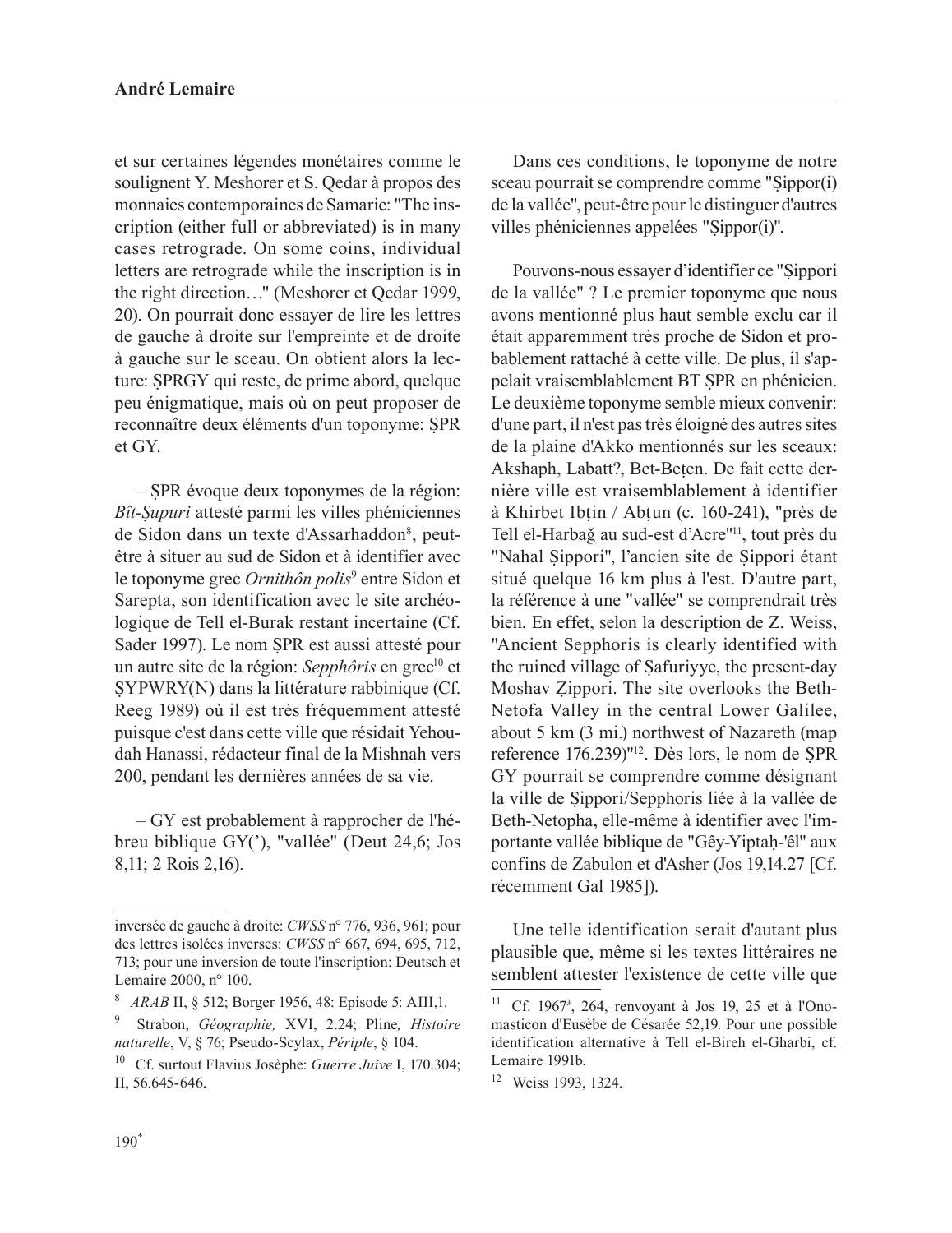depuis l'époque hasmonéenne (Flavius Josèphe, *Antiquités Juives* XIII, 338), le site archéologique a révélé des restes remontant au Fer II et à l'époque perse. Cette dernière période, à laquelle appartient le sceau présenté ici, est particulièrement attestée par:

– un rhyton du IVe siècle découvert sur le bord nord-ouest du tell et un autel à encens d'époque perse (Cf. Weiss 1993, 1325; Dayagi-Mendels 1996),

– un fragment d'inscription sur vase, actuellement bilingue (akkadien, élamite) mais originellement probablement quadrilingue (perse et égyptien), comportant probablement le nom d'Arta(xerxès) (Kelsey Museum 90109 [Cf. Stolper 1980, 176; 1996]),

– trois fragments de tablette(s) cunéiforme(s) malheureusement de date incertaine (Beckman, 1997: § 86; Horowitz et alii 2002, 759; Meyers 2003, 186).

Dans ce contexte, l'existence d'un sceau de dîme de Sepphoris dans la deuxième moitié du IVe siècle av. J.-C. ne serait pas étonnant.

Ce qui serait un peu plus surprenant, c'est le rattachement de "Sippori de la vallée"/Sepphoris au royaume phénicien de Tyr. Étant donné l'emplacement de cette ville au cœur de la Basse Galilée et son rôle ultérieur comme capitale administrative de la Galilée à l'époque romaine, on serait amené à en déduire que la plus grande partie de la Galilée était alors sous le contrôle du royaume de Tyr. De fait, comme nous l'avons souligné ailleurs, l'existence d'une province autonome de Galilée autonome à l'époque perse n'est pas directement attestée, ni par les textes littéraires, ni par l'épigraphie, ni par des monnaies<sup>13</sup>. Au contraire, le peu que nous connaissons de cette région à l'époque perse y révèle une forte influence phénicienne<sup>14</sup>, apparemment du royaume de Tyr, influence qui s'est d'ailleurs maintenue au-delà de l'arrivée d'Alexandre (Cf. Rappaport 1992; Freyne 2001).

Ainsi, les monnaies de cette région semblent-elles être alors essentiellement tyriennes: comme l'a déjà remarqué J. Élayi, les monnaies de Tyr trouvées en Palestine "se concentrent principalement en Galilée, dans les fouilles de Tel Nahariya, Akko, Tell Keisan, Gush Halav, Meiron et Hazor, dans la région du kibboutz anita et dans les trésors d'Akko (n° 1-2), de Tell Abu Hawam (n° 3), de Safed (n° 13), du Moshav Dalton (n° 14) et de Khirbet el-Kerak (n° 12), ce qui indique une zone de possessions et/ou d'activités tyriennes" (Élayi 1994, 298). Pour ne prendre qu'un autre exemple assez clair, le sanctuaire de Mizpe Yamim en Haute Galilée était apparemment dédié à la grande déesse phénicienne Astarté, si l'on en croit l'inscription phénicienne sur une situle qui y a été découverte (Cf. Frankel 1993; Frankel et Ventura 1998; Kamlah 1999; Weippert 1999). Dès lors, dans l'état actuel de la documentation, le rattachement politique d'une bonne partie de la Galilée au royaume de Tyr à l'époque achéménide, spécialement au IVe s., ne serait pas invraisemblable.

Au total, même si la lecture de SPRGY, "Sippori de la vallée", à la deuxième ligne du sceau fiscal phénicien étudié reste incertaine, puisqu'elle repose sur une correction, et si l'interprétation historique qu'elle entraînerait,

<sup>13</sup> Cf. Lemaire 1994, 40; Frankel et alii 2001, 107: "The status of Galilee in this period is uncertain... The special status of the Phoenician cities in the Persian empire may have allowed to expand their sphere of influence".

<sup>14</sup> Cela est praticulièrement vrai de la Galilée occidentale: cf. Briend 1990.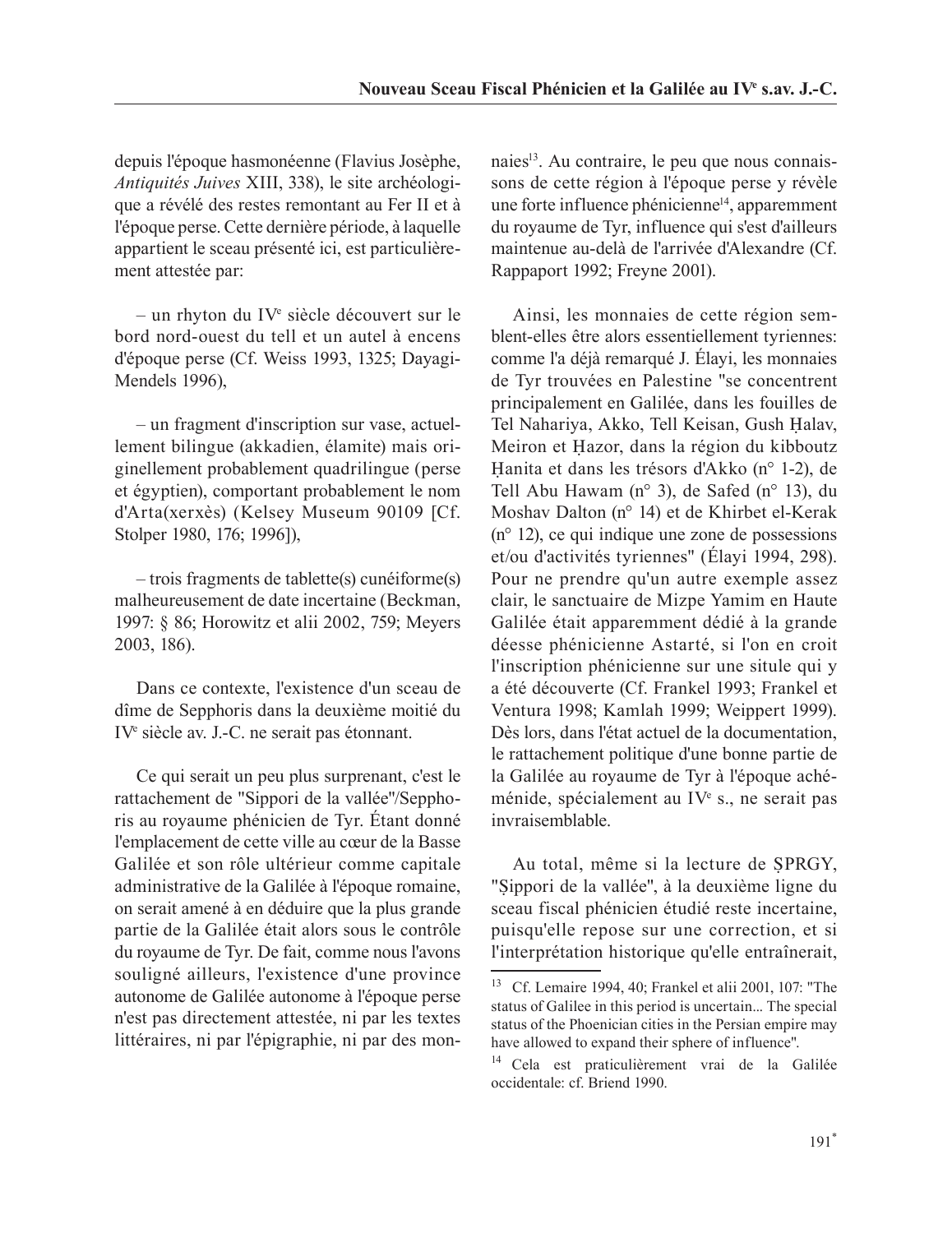impliquant le rattachement d'une bonne partie de la Galilée au royaume de Tyr, nécessite une confirmation, nous sommes heureux de dédier cette modeste étude provisoire au Professeur

Adam Zertal que nous avons souvent eu le plaisir de rencontrer sur le terrain durant ces vingt-cinq dernières années, toujours passionné d'archéologie et de géographie historique.



#### **References**

Abel, F.M. 19673 . *Géographie de la Palestine* II, Paris.

*Archaeological Center. Ancient Coins and Antiquities Auction* n° 31*,* Tel-Aviv, April 7, 2004, n° 159.

Beckman, G. 1997. Tablet Fragments from Sepphoris. *NABU* 1997/3. Pp. 81-82.

Bordreuil, P. 1988a. Bulletin d`antiquités archéologiques du Levant inédites ou méconnues. Pp. 437-456. Dans *BAALIM* V (*Syria* 65), éd. Bordreuil, P., et Gubel, E.

Bordreuil, P. 1988b. Du Carmel à l'Amanus. Notes de toponymie phénicienne II. Pp. 301-314 dans *Géographie historique au Proche-Orient (Syrie, Phénicie, Arabie, grecques, romaines, byzantines)*, Paris, éd. Gatier, P. L. et alii.

Borger, R. 1956. *Die Inschriften Asarhaddons Königs von Assyrien*, Archiv für Orientforschung Beiheft 9, Graz.

Briend, J. 1990. L'occupation de la Galilée occidentale à l'époque perse, *Transeuphratène* 2. Pp. 109-123.

Dayagi-Mendels, M. 1996. 8. Rhyton; 9. Incense Burner. Pp. 162-165 dans *Sepphoris in Galilee: Crosscurrents of Culture*, Winona Lake, éd Nagy, R.M., et alii.

Deutsch, R., et Lemaire, A. 2000. *Biblical Period Personal Seals in the Shlomo Moussaieff Collection*, Tel-Aviv.

Élayi, J. 1994. La diffusion des monnaies phéniciennes en Palestine. Pp. 289-309 dans *La Palestine à l'époque perse*, Paris, éd. Laperrousaz, E.-M., et Lemaire, A.

Frankel, R. 1993. Mizpe Yamim, Mount. Pp. 1061-1063. Dans *NEAEHL* 3.

Frankel, R., et alii. 2001. *Settlements Dynamics and Regional Diversity in Ancient Upper Galilee. Archaeological Survey of Upper Galilee*, (*IAA Reports* n° 14).

Frankel, R., et Ventura, R. 1998. The Mispe Yamim Bronzes. *BASOR* 311. Pp. 39-55.

Freyne, S., 2001. Galileans, Phoenicians and Itureans. A Study of Regional Contrasts in the Hellenistic Age. Pp. 182-185 dans *Hellenism in the Land of Israel* (Christianity and Judaism in Antiquity Series 13), Notre Dame IN, éd. Collins J.J., et Sterling, G.E.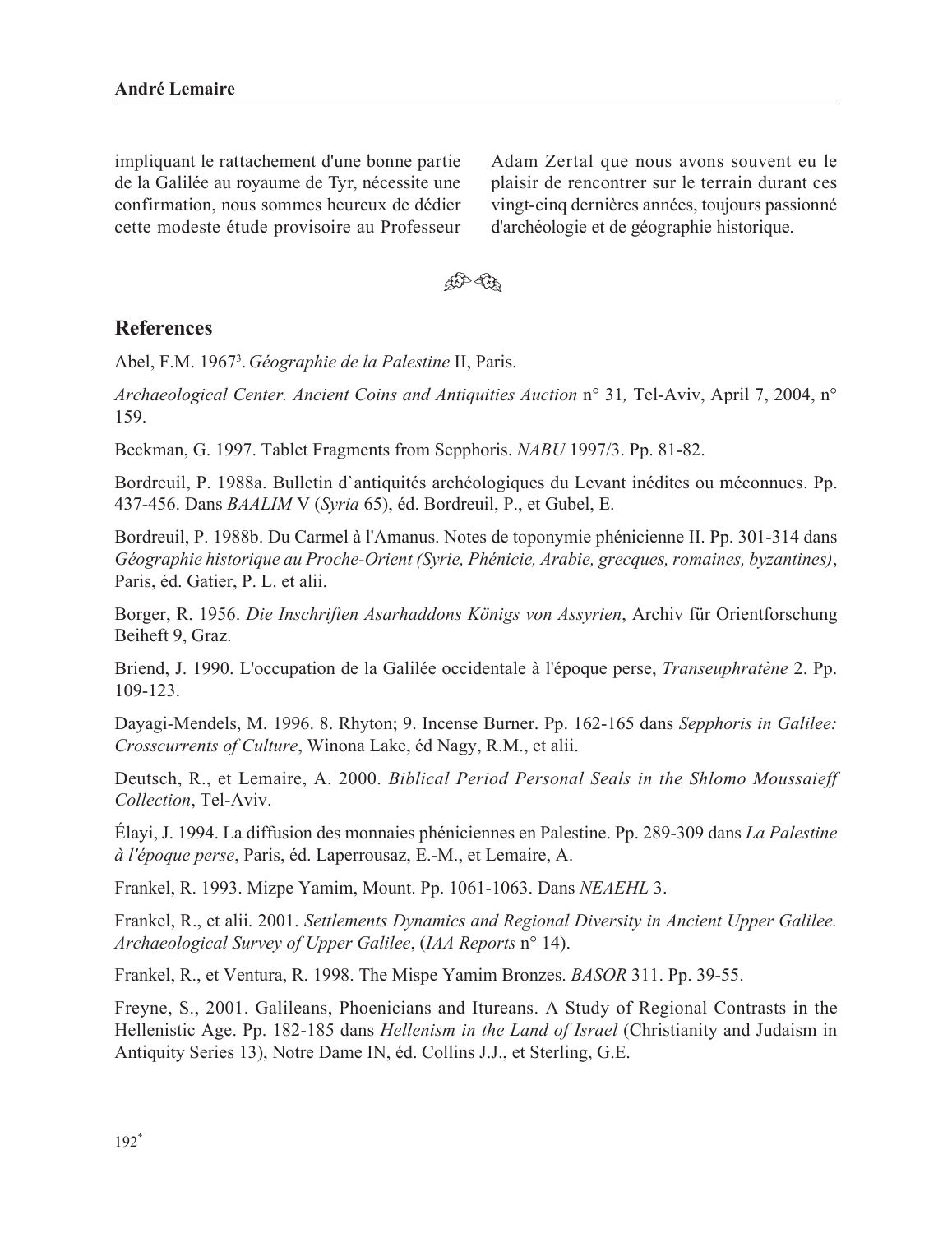Gal, Z. 1985. Cabul, Jiphthah-El and the Boundary between Asher and Zebulun in the Light of Archaeological Evidence. *ZDPV* 101. Pp. 114-127.

Greenfield, J.C. 1985. A Group of Phoenician City Seals. *IEJ* 35. Pp. 129-134.

Guérin, V. 1969. *Description géographique, historique et archéologique de la Palestine* III/1. *Galilée*, Amsterdam. Pp. 401-402.

Horowitz, W., et alii. 2002. A Bibliographical List of Cuneiform Inscriptions from Canaan, Palestine/ Philistia, and the Land of Israel. *JAOS* 122. Pp. 753-766.

Kamlah, J. 1999. Zwei nordpalästinische 'Heiligtümer' der persischen Zeit und ihre epigraphischen Funde. *ZDPV* 115. Pp. 163-190.

Lemaire, A. 1976. Le monnayage de Tyr et celui dit d'Akko dans la deuxième moitié du IV<sup>e</sup> siècle av. J.-C. *RN* 6e série, XVIII. Pp. 11-24.

Lemaire, A. 1990. Populations et territoires de la Palestine à l'époque perse. *Transeuphratène* 3. Pp. 31-74.

Lemaire, A. 1991a. Le royaume de Tyr dans la seconde moitié du IVe siècle av. J.-C. Pp. 131-150 dans *Atti del II Congresso Internazionale di Studi Fenici e Punici* I, Roma.

Lemaire, A. 1991b. Asher et le royaume de Tyr. Pp. 135-152 dans *Phoenicia and the Bible* (*Studia Phoenicia* XI), Leuven, éd. Lipinski, E.

Lemaire, A. 1994. Histoire et administration de la Palestine à l'époque perse. Pp. 11-53 dans *La Palestine à l'époque perse*, Paris, éd. Laperrousaz, E.-M. et Lemaire, A.

Meshorer, Y., et Qedar, S. 1999. *Samarian Coinage*, Jerusalem.

Meyers, E. 2003. Jesus and his World. Pp. 185-197 dans *Saxa loquentur. Studien zur Archäologie Palästinas/Israel. Festschrift für Volkmar Fritz* (*AOAT* 302), Münster, éd. den Hertog, C.G., et alii.

Rappaport, U. 1992. Phoenicia and Galilee: Economy, Territory and Political Relations. Pp. 261-268 dans *Numismatique et histoire économique, phéniciennes et puniques*, Louvain-la-Neuve, éd. Hackens, T., et Moucharte, G.

Reeg, G. 1989. *Die Ortsnamen Israels nach der rabbinischen Literatur* (*BTAVO* B.51). Pp. 537-543.

Sader, H. 1997. Tell el-Burak: an Unidentified City of Phoenician Sidon. Pp. 363-376 dans Ana adi Labnâni lû allik. *Festschrift für W. Röllig* (*AOAT* 247), Neukirchen, éd. Pongratz-Leisten, B. et alii.

Stolper, M. 1980. Manfred Mayrhofer, Supplement zur Sammlung der altpersischen Inschriften. *AfO* 27. Pp. 174-176.

Stolper, M. 1996. Vase Fragment. Pp. 166-167 dans *Sepphoris in Galilee: Crosscurrents of Culture*, Winona Lake, éd. Nagy, R.M. et alii.